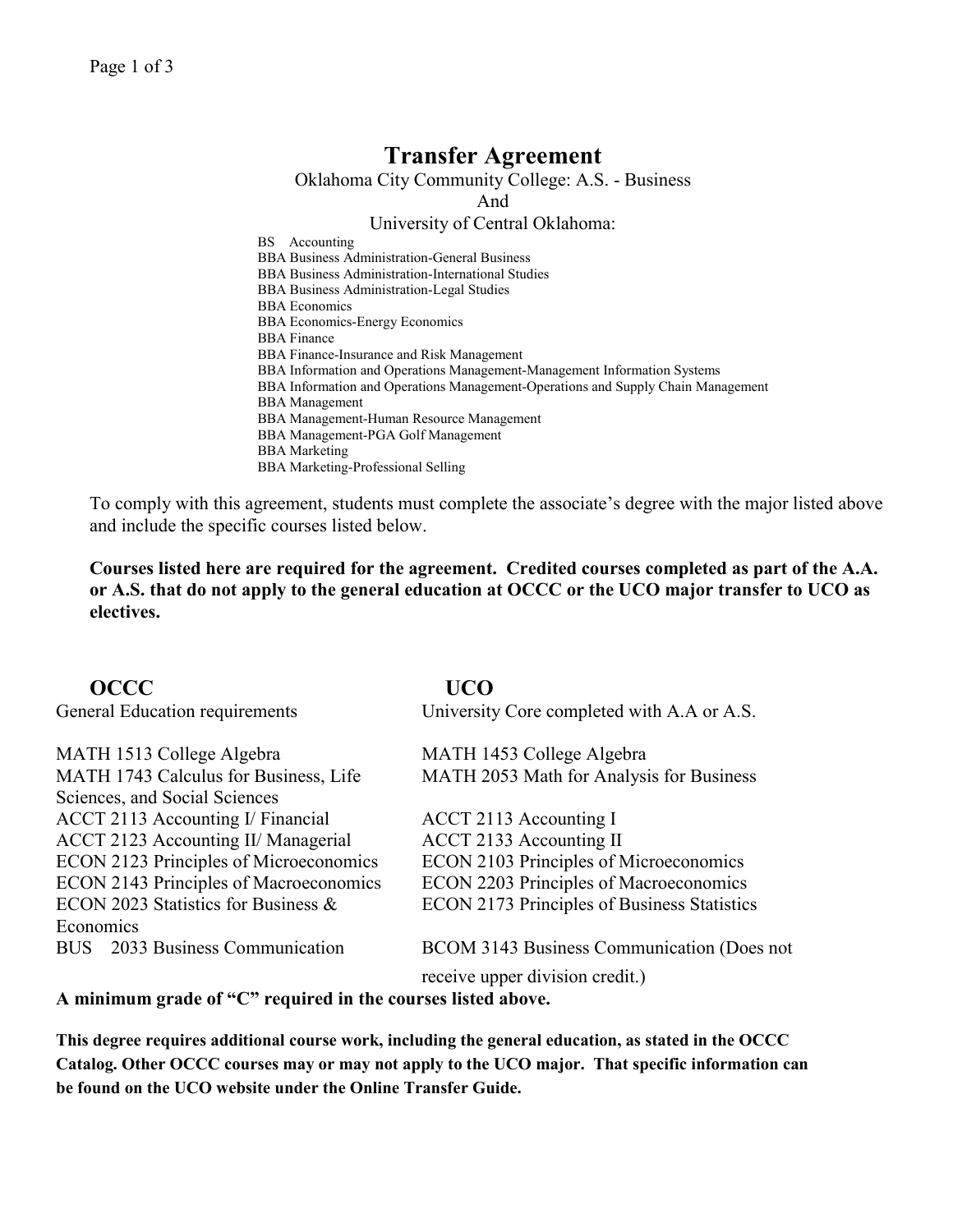# **To be taken at the University of Central Oklahoma……………………………60-65**

| Required courses:      |      |                                         |  |  |  |
|------------------------|------|-----------------------------------------|--|--|--|
| ^MRKT                  | 3013 | Principles of Marketing                 |  |  |  |
| $\triangle M$ GMT 3103 |      | Principles of Management                |  |  |  |
| $\triangle$ LS         | 3113 | Legal Environment of Business           |  |  |  |
| $\triangle$ ISOM       | 3263 | <b>Management Information Systems</b>   |  |  |  |
| $\triangle$ ISOM       | 3313 | <b>Operations Management</b>            |  |  |  |
| $\triangle$ ISOM       | 3323 | <b>Business Analytics</b>               |  |  |  |
| $\wedge$ FIN           | 3563 | <b>Fundamentals of Business Finance</b> |  |  |  |
| Capstone.              |      |                                         |  |  |  |

MGMT 4813 Strategic Management (Senior Status) \* #

\* All Business Support and Business Core Courses must be completed prior to taking the Capstone Course.

# All BBA or BS in Accounting majors must successfully complete the Business Senior Exam (BSE) as a component of MGMT 4813 Strategic Management.

### **Business Major Component (beyond the Business Core): 24-41 hours**

The remainder of the requirements are listed in the UCO undergraduate catalog for each major. BS Accounting---33 (includes an additional GPA in major courses and in the 3/400 level accounting courses) BBA Business Administration-General Business---24 BBA Business Administration-International Studies---24-32 BBA Business Administration-Legal Studies---24 BBA Economics---27 BBA Economics-Energy Economics---33 BBA Finance---27 BBA Finance-Insurance and Risk Management---24 BBA Information and Operations Management-Management Information Systems--33 BBA Information and Operations Management-Operations and Supply Chain Management --30 BBA Management--30 BBA Management-Human Resource Management--24 BBA Management-PGA Golf Management---41 BBA Marketing--27 BBA Marketing-Professional Selling--27 **Electives to bring total to……………………………………………………………………………………..124**

## **Minimum Grade Requirements**

#### **For the Accounting major:**

|  | 1. Average in (a) all college course work, (b) course work at UCO, and (c) business core courses (including the capstone |  |  |  |  |
|--|--------------------------------------------------------------------------------------------------------------------------|--|--|--|--|
|  |                                                                                                                          |  |  |  |  |

2. Average in all major courses...................................................... 2.50

3. Average in the 3/4000 level accounting courses in the major

#### **For all other Business majors:**